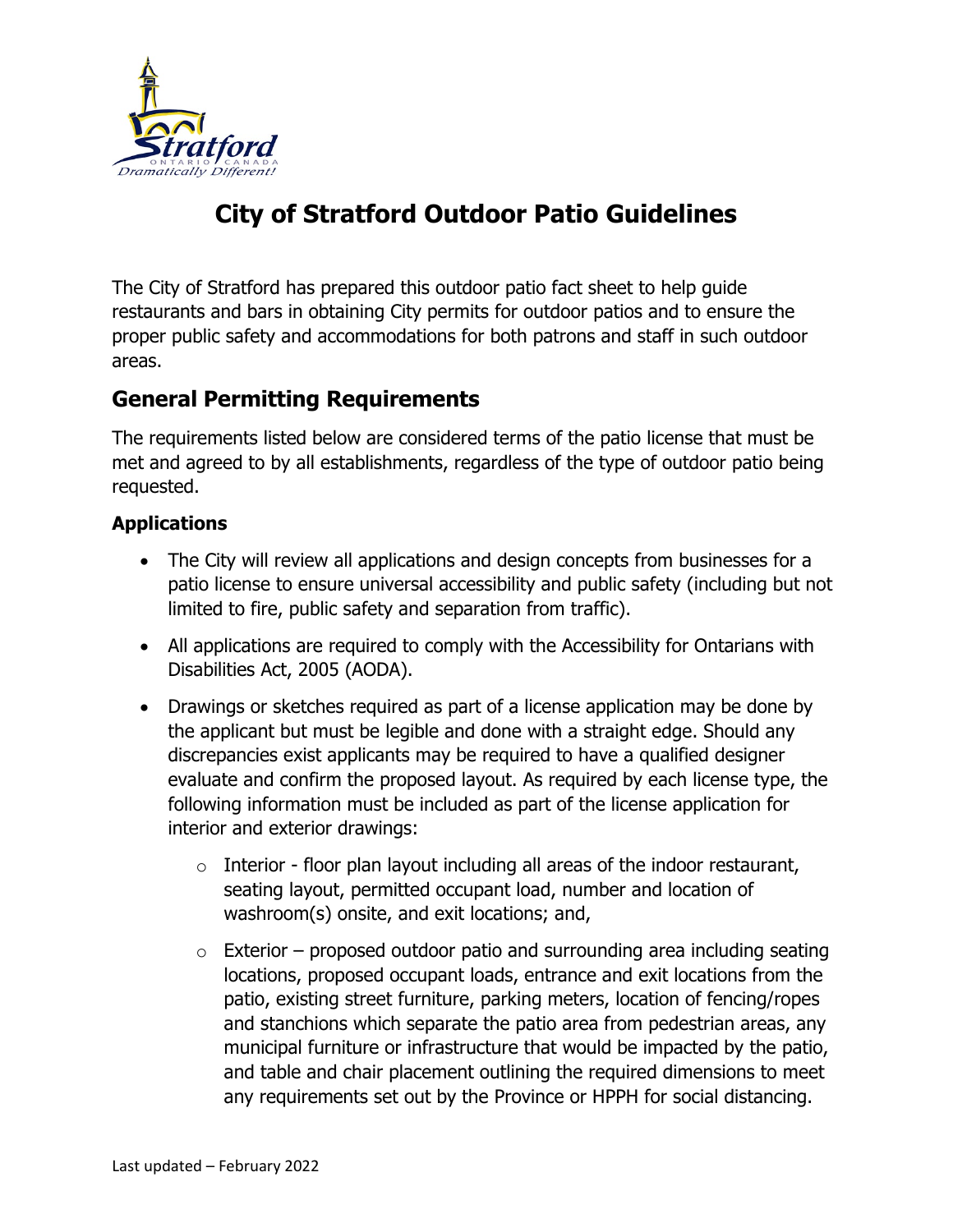

- Any changes to be made to either the interior or exterior layout following patio approval and the issuance of a license must be immediately communicated to the City Clerk's Office to ensure continued compliance with these guidelines or any legislated requirements.
- If the application for a license is approved by the City, an agreement shall be entered into between the applicant and the City that outlines the responsibilities and requirements of each party.
	- o **Note:** Following approval but prior to the issuance of a license, all patio types will require visual inspection by the following to ensure compliance with all applicable laws:
		- **Huron-Perth Public Health (HPPH) to review appropriate distancing** in compliance with provincial regulations;
		- Chief Building Official or designate to review compliance with building regulations such as ensuring barrier free path(s) of exit; and,
		- Fire Prevention Officer or designate to review access for emergency response including access to any fire and emergency infrastructure or equipment.

#### **Health and Safety**

- In cases where minimum distancing requirements are in effect for patio seating and cannot be met, reduced distancing may be permitted if impermeable barrier(s), as approved by HPPH, can be installed.
- All patios are required to comply with the Smoke-Free Ontario Act as smoke and vape free areas. All patios shall be signed as non-smoking and non-vaping in accordance with the Smoke-Free Ontario Act.
- No patio shall interfere with the ability of first responders to access the front of the building or access areas of the building where there are residential dwellings in the same building for any emergency response.
- The total capacity of any licensed temporary patio shall not exceed 1 person for every 1.11 square meters, as required by the Alcohol & Gaming Commission of Ontario (AGCO). The combined indoor and outdoor dining capacity of all patios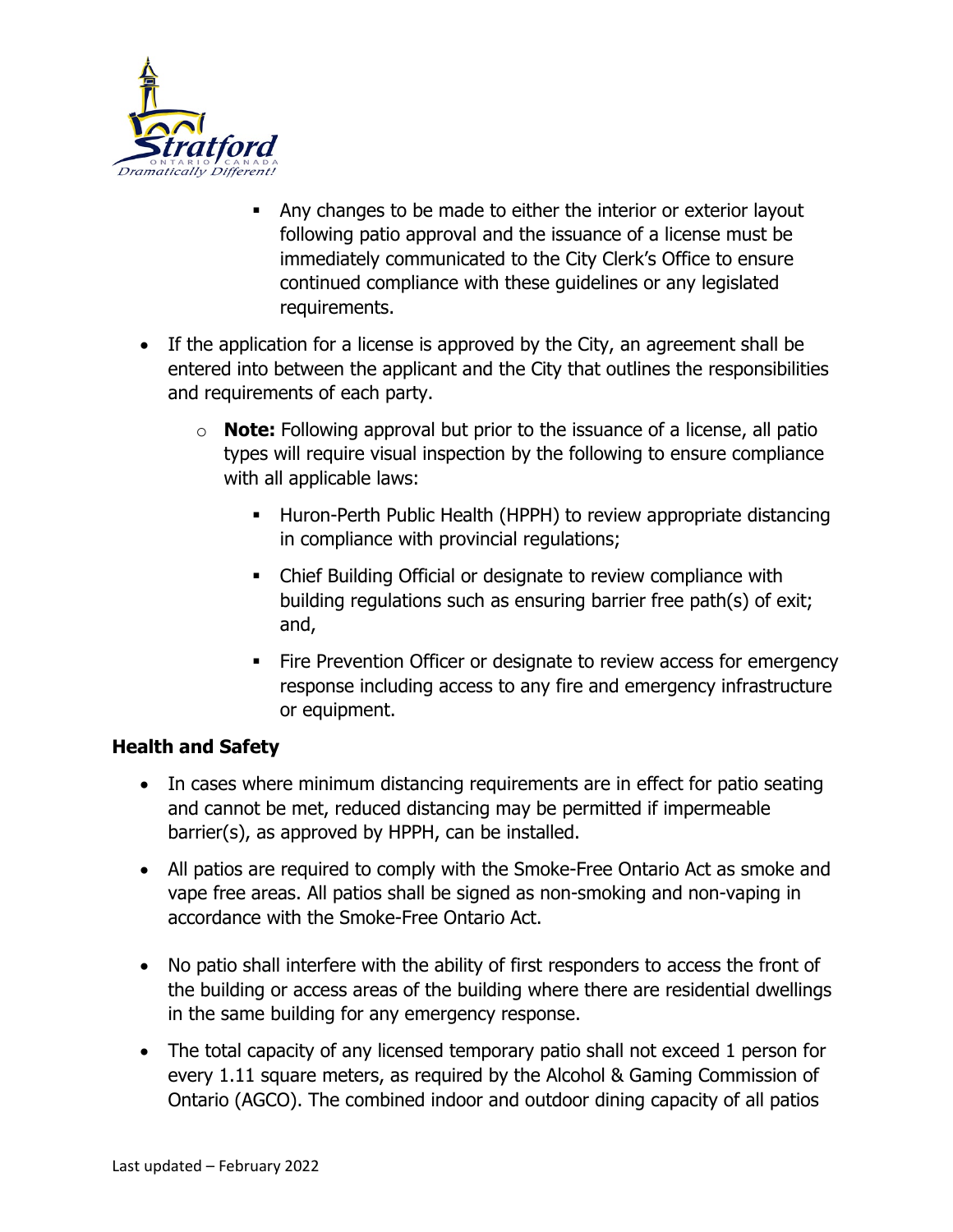

must not exceed the capacity permitted for the establishment's washrooms as determined by the Ontario Building Code.

- Outdoor patios will not be approved in circumstances where there are no washrooms available by the establishment for use by restaurant patrons.
- If a building with an approved patio is equipped with City Fire Department connections, no patio furnishings or partitions shall block the connection at any time.
- Should furnishings be stored inside the restaurant during non-occupied times such furnishing must not block any fire alarm panels, manual pull stations, fire extinguishers or fire doors, and that no access to exits are impeded for occupants or access for fire department personnel is hindered in any way.
- In accordance with the Fire Protection and Prevention Act, patios shall not block any building exit where doing so would leave less than two exit points for each floor area of the building.

### **Patio Furniture**

- Patio furniture may remain outside overnight provided the furniture is appropriately secured.
	- o **Note:** Boardwalk participants shall be responsible at all times for ensuring that patio areas accessible by the public are not accessible during those periods when the establishment is closed.
- At no time shall any objects, including but not limited to umbrellas, flower boxes, be permitted to extend or overhang beyond the area designated as the outdoor patio.

Should businesses wish to utilize heaters at any point during the patio season, the type of heater and its location on the patio must be provided to the City and included as part of the license application for City review and approval.

## **Regulatory Compliance**

• All businesses shall comply with all applicable law including but not limited to the provisions contained in the City's Business License By-law 187-2004 and Policy P.3.3. – Use of Municipal Property, Boulevards, and Sidewalks, as well as any other applicable policies, by-laws, or statutes and regulations.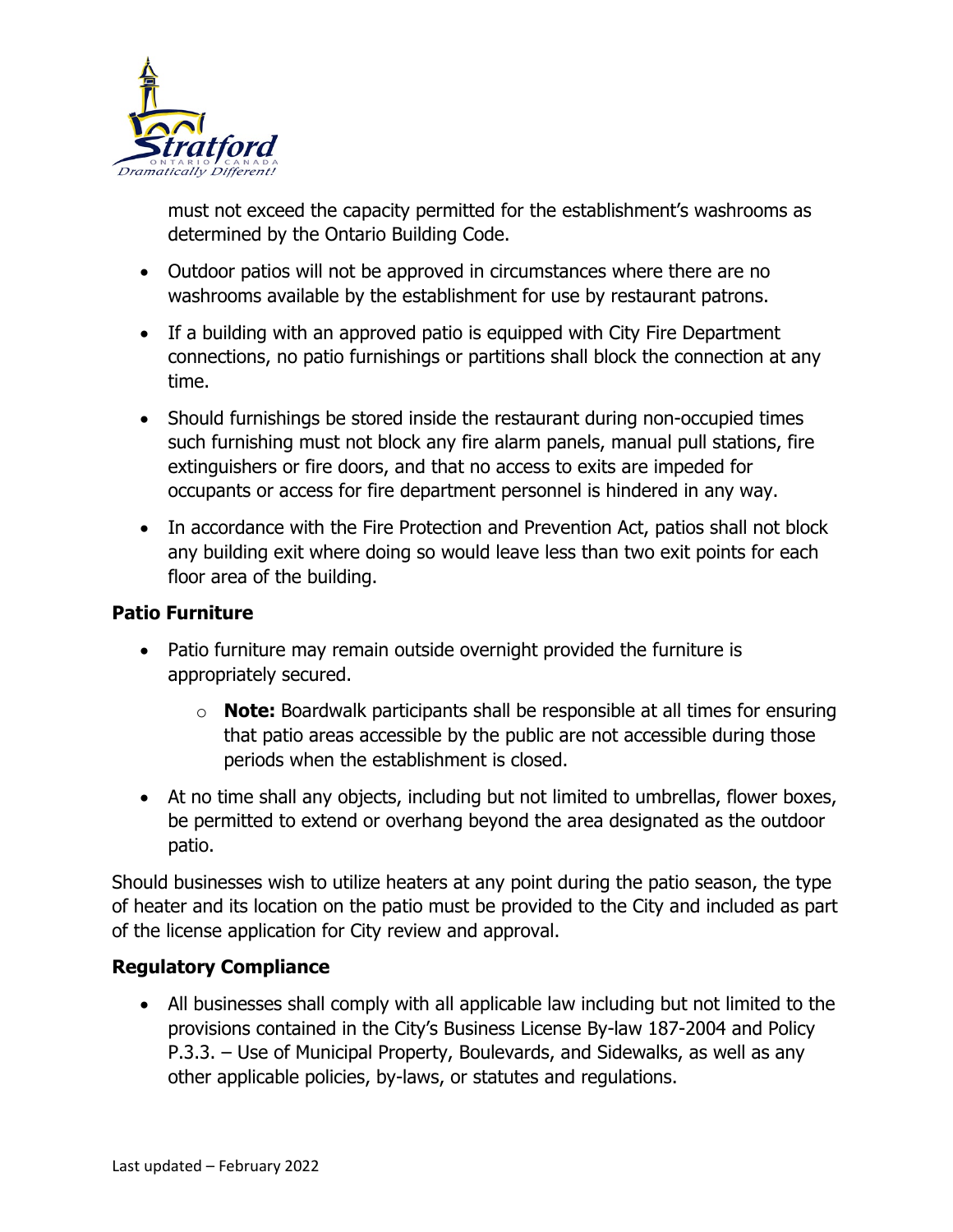

- Any required license fees are set in accordance with the City's Business License By-law.
- Should an establishment be eligible, it is possible to apply for and be permitted the use of more than one patio type in accordance with the table below:

| <b>Patio Type Combinations</b>     |                                |                             |                                         |                 |
|------------------------------------|--------------------------------|-----------------------------|-----------------------------------------|-----------------|
|                                    | No Standard<br>Outdoor<br>Cafe | Standard<br>Outdoor<br>Cafe | Patio-<br><b>Boardwalk</b><br>Extension | Pop-up<br>Patio |
| No Standard<br><b>Outdoor Cafe</b> |                                |                             |                                         |                 |
| <b>Standard Outdoor</b><br>Cafe    |                                |                             |                                         |                 |
| Patio-Boardwalk<br>Extension       |                                |                             |                                         |                 |
| Pop-up Patio                       |                                |                             |                                         |                 |

# **Standard Outdoor Café**

#### **About the Program**

• Outdoor Cafés are licensed by the City of Stratford to permit restaurants to provide outdoor seating on designated and approved municipal property, including but not limited to a sidewalk, for the purpose of serving or consuming food or beverage.

#### **City Permitting Requirements**

• Licenses must be obtained annually regardless of whether they have been previously approved and/or issued by the City.

Street furniture placed on municipal sidewalks and boulevards shall be removed on or before November 1st annually. If approved for an Outdoor Café the following year, street furniture cannot be placed out until after May 1st.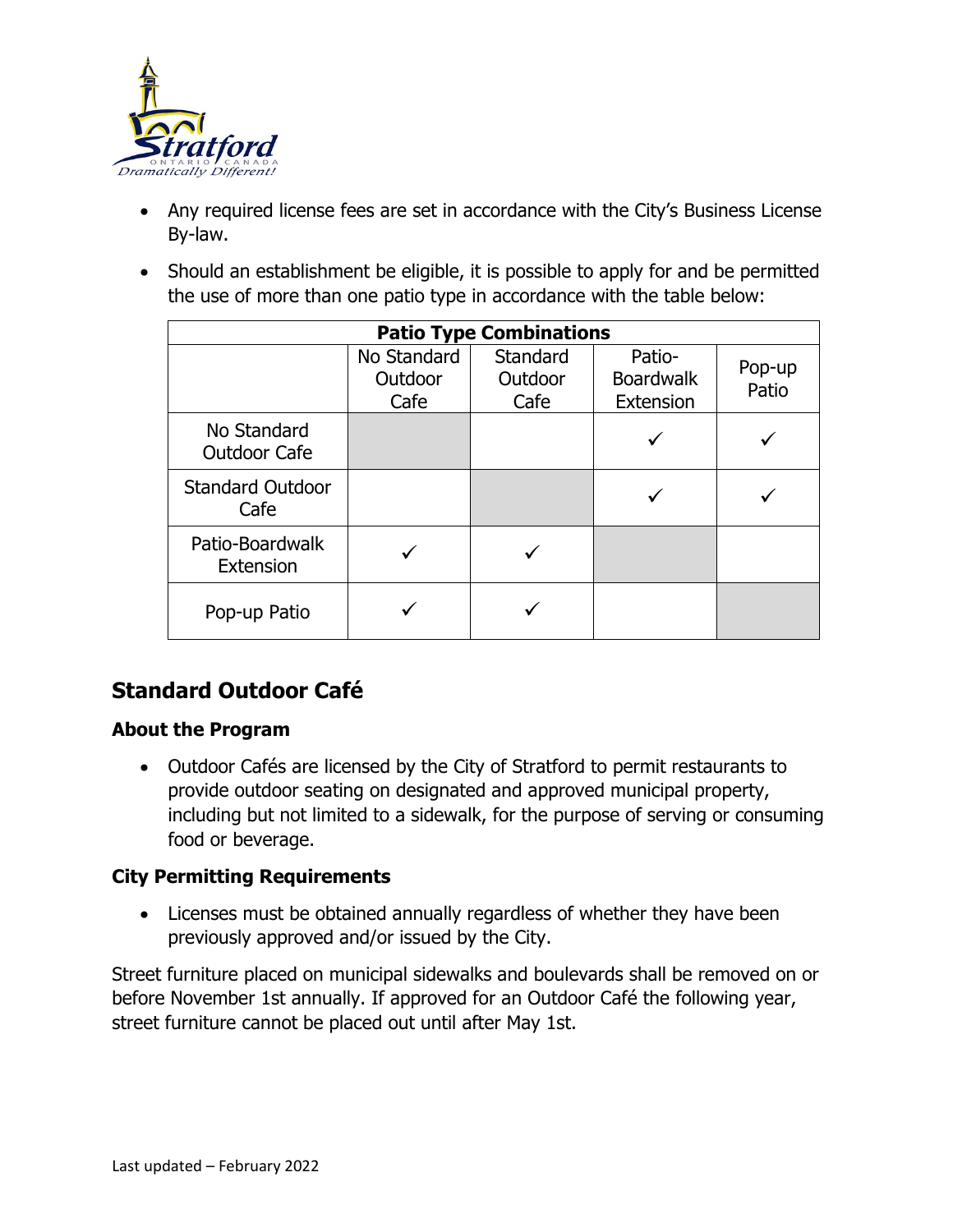

# **Eligibility**

- Outdoor cafés on municipal property are restricted to C3 zones and to any other approved area of the City that may include those areas where there is a zero setback requirement.
- No portion of the patio shall exceed a height of 9ft above grade level.

## **Application**

- The following documentation is required for all standard outdoor café licenses:
	- o a business license application for an outdoor café;
	- $\circ$  a copy of the current certificate of insurance for the business
	- o Master Business License/Vendor's Permit;
	- o approved AGCO Liquor License (if applicable) and,
	- o detailed drawing or sketch of interior and exterior plans as identified in the general permitting requirements section of these guidelines.

#### **Liability**

• Proof of liability insurance on municipal property to indemnify and hold the City harmless is required to be provided on an annual basis to the satisfaction of the City, acting reasonably, and shall include at a minimum \$5 million insurance coverage or as may be otherwise required by the City's insurer.

# **Patio-Boardwalk Extensions**

#### **About the Program**

- The program is designed to permit the extension of a patio onto an existing sidewalk through the conversion of parking areas into a boardwalk/causeway.
- The Alcohol and Gaming Commission of Ontario (AGCO) will not require licensees to apply or pay a fee for temporary extensions however licensed establishments must ensure they have the City of Stratford's approval and satisfy all other applicable requirements and meet all applicable law.

## **City Permitting Requirements**

• Licenses must be obtained annually regardless of whether they have been previously approved by the City.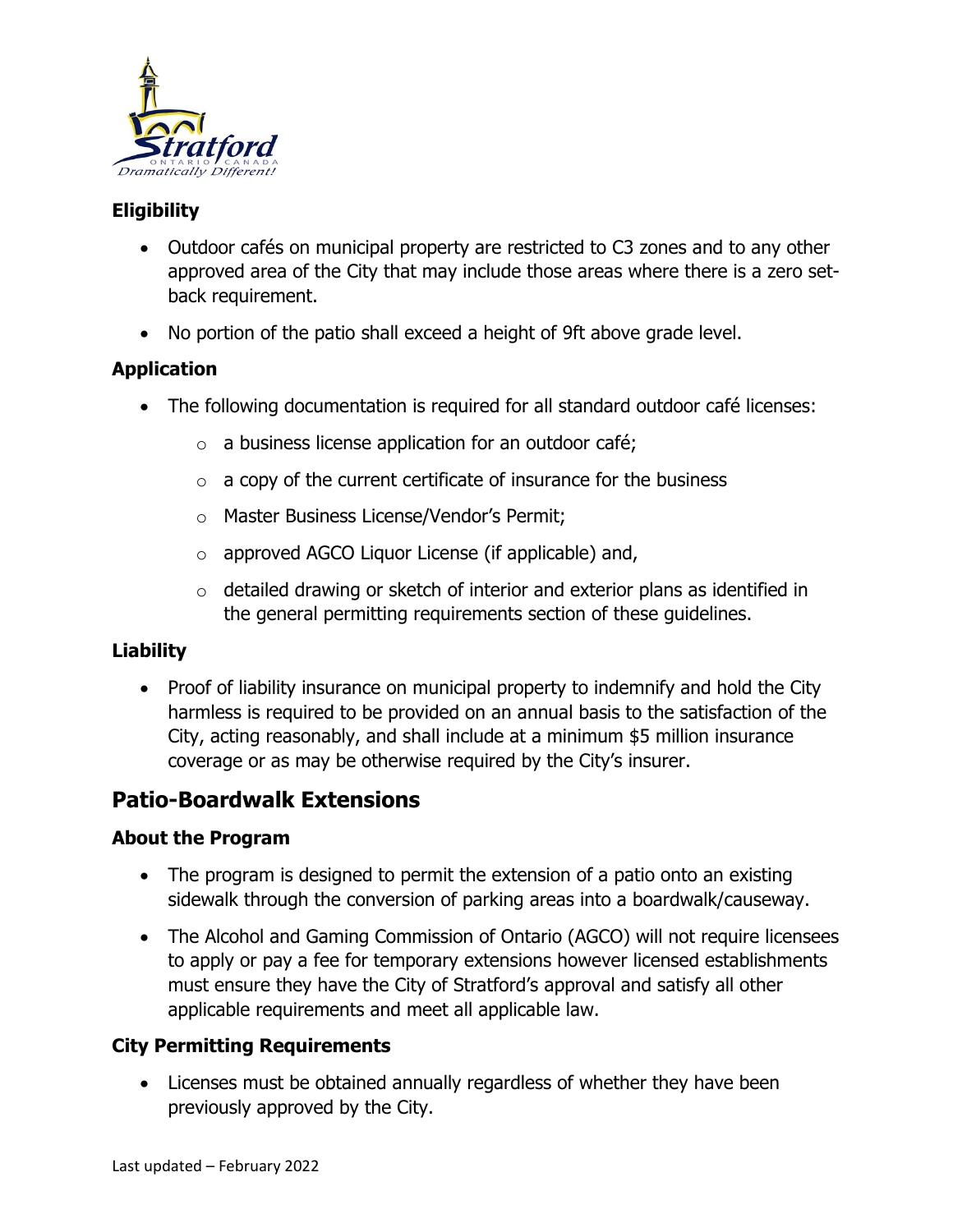

- Boardwalks for a single establishment cannot utilize more than 3 parking spaces or be located in "No Parking" zones.
- All approved patio-boardwalk extensions, including patio furniture, are permitted for use on May  $1<sup>st</sup>$  and shall be removed on or before by November  $1<sup>st</sup>$  each year unless otherwise permitted by the City.

#### **Eligibility**

- Businesses may be eligible to obtain a patio-boardwalk extension provided such extension does not encroach onto a pedestrian corridor, or impede or close off accessible parking spaces, fire hydrants, emergency routes, other municipal infrastructure, or obstruct sight triangles.
	- $\circ$  Except for a tent approved by the City, no portion of the patio is to exceed 9ft in height from grade level.
	- $\circ$  A distance of 5ft must be maintained at all times between the edge of the boardwalk and any nearby fire hydrant.
- Businesses already approved for a pop-up patio are not eligible to receive a patio-boardwalk extension.
- Businesses not operating during the patio season shall not be eligible to receive a boardwalk. Should a boardwalk be installed, and then the business chooses not to operate for the remainder of the patio season, the Business shall notify the City within a period of 15 days of determining that the boardwalk will no longer be required and the boardwalk shall be removed.
	- $\circ$  Any business choosing to close the boardwalk shall provide written notification to the City
	- $\circ$  Subject to fees already required for the installation and removal of boardwalks, any request from an approved business to remove an installed boardwalk prior to the end of the designated patio season as set out in these guidelines shall be completed at the sole cost of the requesting business.

#### **Application**

- Eligible businesses must submit:
	- $\circ$  a business license application for an outdoor café;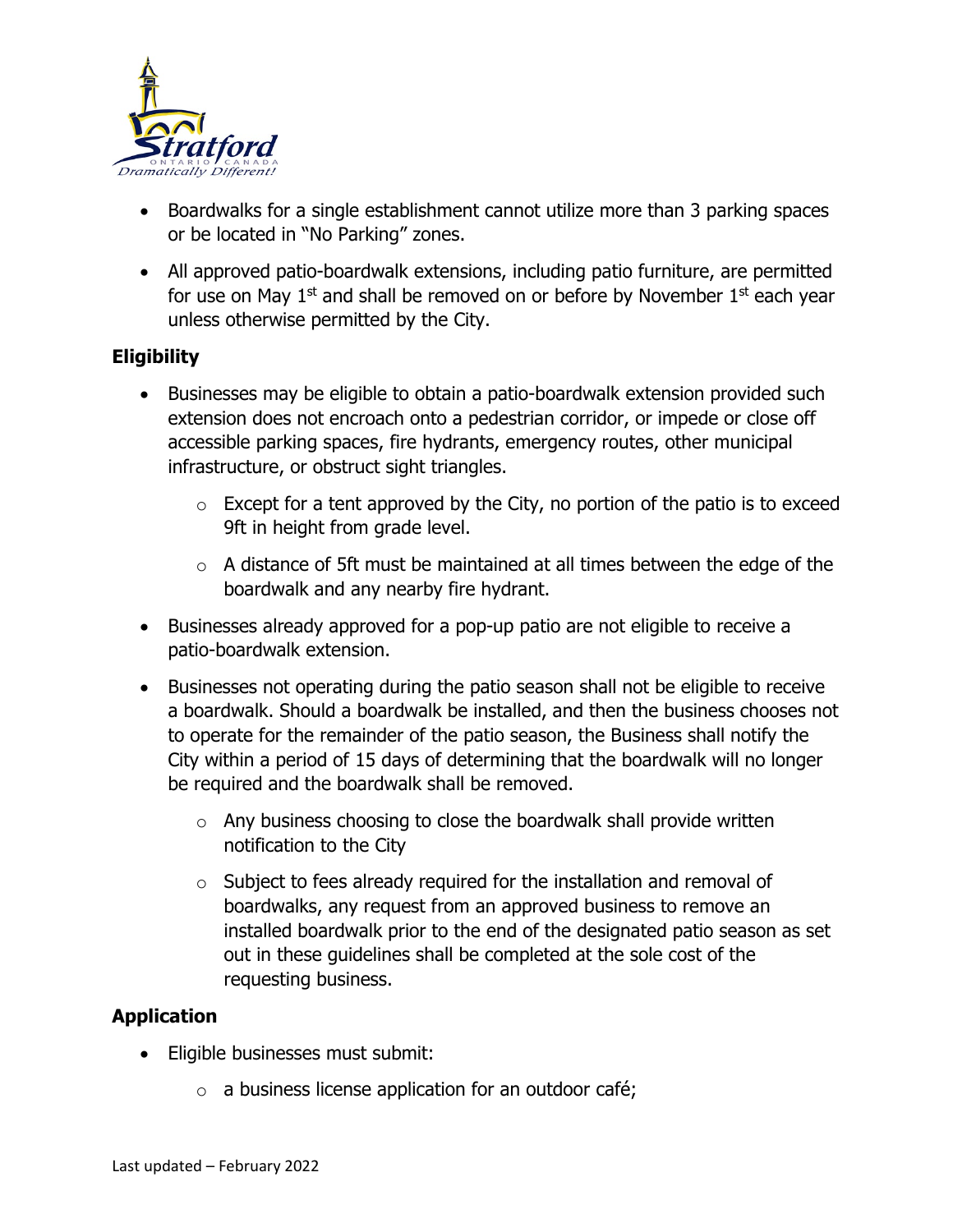

- $\circ$  a copy of the current certificate of insurance for the business;
- $\circ$  a copy of the current AGCO approved liquor license if alcohol is available; and,
- $\circ$  detailed drawing or sketch of interior and exterior plans as identified in the general permitting requirements section of these guidelines.

#### **Liability**

- Proof of liability insurance on municipal property to indemnify and hold the City harmless is required to be provided on an annual basis to the satisfaction of the City, acting reasonably, and shall include at a minimum \$5 million insurance coverage or as may be otherwise required by the City's insurer.
- The City shall be responsible for installation, removal, and any repairs/maintenance, which shall be completed in accordance with best practices and all applicable City standards.
- Any repairs or maintenance identified for the boardwalks shall be immediately brought to the attention of the City by the business owner.
- Should a business' standard patio be permitted to remain partially situated over the sidewalk, after the removal of the boardwalk on or before November  $1<sup>st</sup>$ , the business shall be responsible at all times for keeping the sidewalk clear of snow and ice while maintaining the minimum 1.5m clearance for AODA standards.
	- o **Note:** Notwithstanding the requirements above a minimum 2m clearance is required on Ontario Street.

# **Pop-Up Patios**

#### **About the Program**

- This program is designed to offer an alternative patio opportunity to those establishments that may not qualify for a standard outdoor café or patioboardwalk extension.
- The Alcohol and Gaming Commission of Ontario (AGCO) will not require licensees to apply or pay a fee for temporary extensions however licensed establishments must ensure they have the City of Stratford's approval and satisfy all other applicable requirements.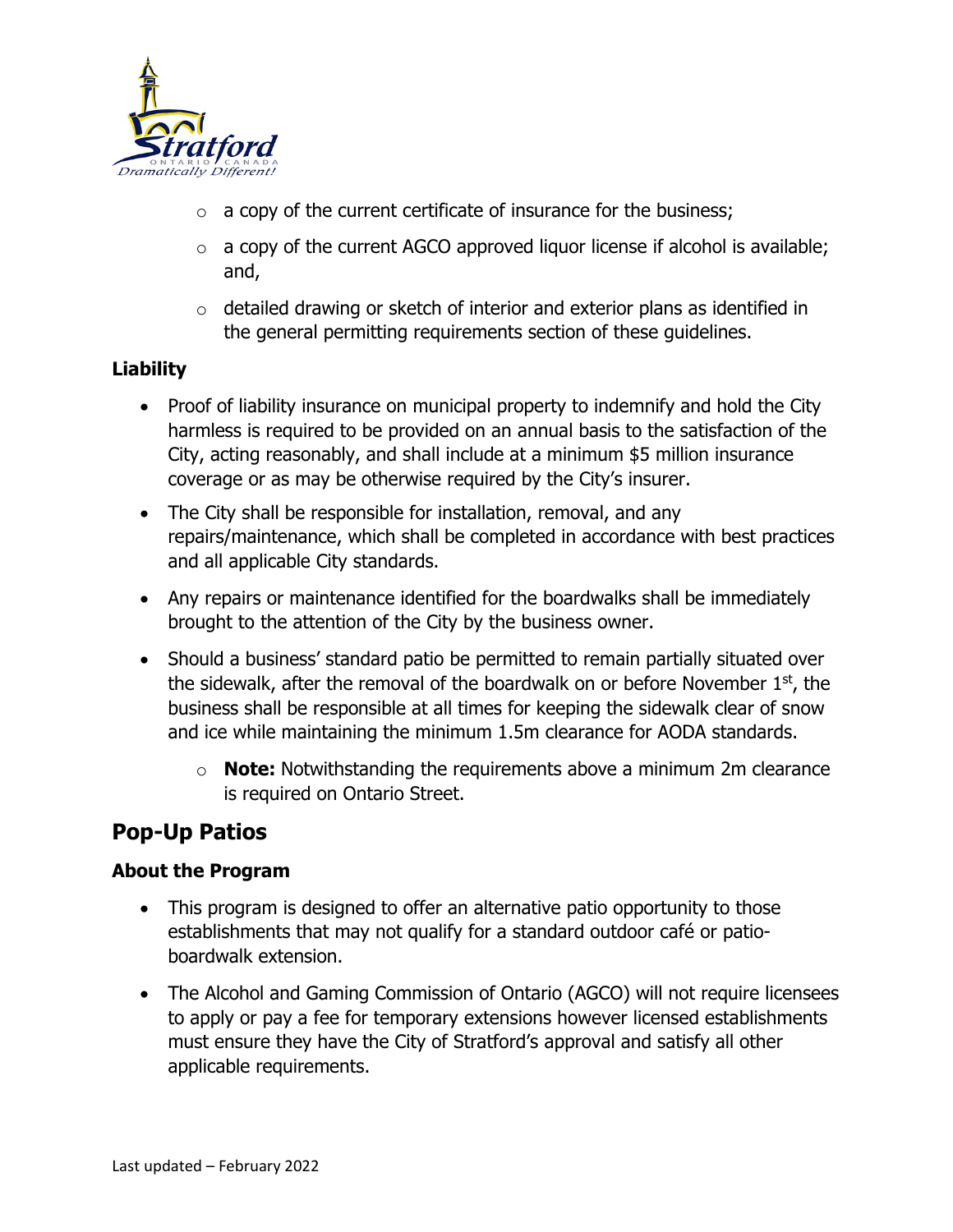

#### **City Permitting Requirements**

- Licenses must be obtained annually regardless of whether they have been previously approved by the City.
- All pop-up patios shall be located within on-street parking spaces only and shall be located adjacent to the establishment.
- The fenced area of a single pop-up patio cannot take up more than 3 parking spaces or be located in a "No Parking" zone and must be located at least 15 meters from any intersection controlled by traffic signals and 10 meters from any other intersection.
- All approved pop-up patios, including patio furniture, are permitted for use no earlier than May  $1<sup>st</sup>$  and shall be removed on or before November  $1<sup>st</sup>$  each year unless otherwise permitted by the City in writing.
- No portion of any patio shall exceed a maximum of 9ft in height from grade level.
- Pop-up patios, including any required barriers, may be permitted to extend beyond parking spaces of the business frontage, provided that notice is provided to the owner/tenant of the adjacent business and no concerns are received from the owner/tenant of the adjacent business.
	- $\circ$  Any pop-up patio that is approved to extend beyond the spaces of the business frontage must maintain a portion of the fenced patio area in parking spaces in front of their own business and cannot be fully located in the parking spaces of any adjacent business.
	- $\circ$  Proof of contact with the neighboring owner or tenant must be provided to the City Clerk's Office prior to receiving approval.

#### **Eligibility**

- Pop-up patios are not permitted to encroach onto a pedestrian corridor, or impede or close off accessible parking spaces, fire hydrants, emergency routes, other municipal infrastructure, or obstruct sight triangles at any time.
	- $\circ$  No portion of the patio shall exceed a maximum height of 9ft from grade level except for any tents approved in accordance with these guidelines.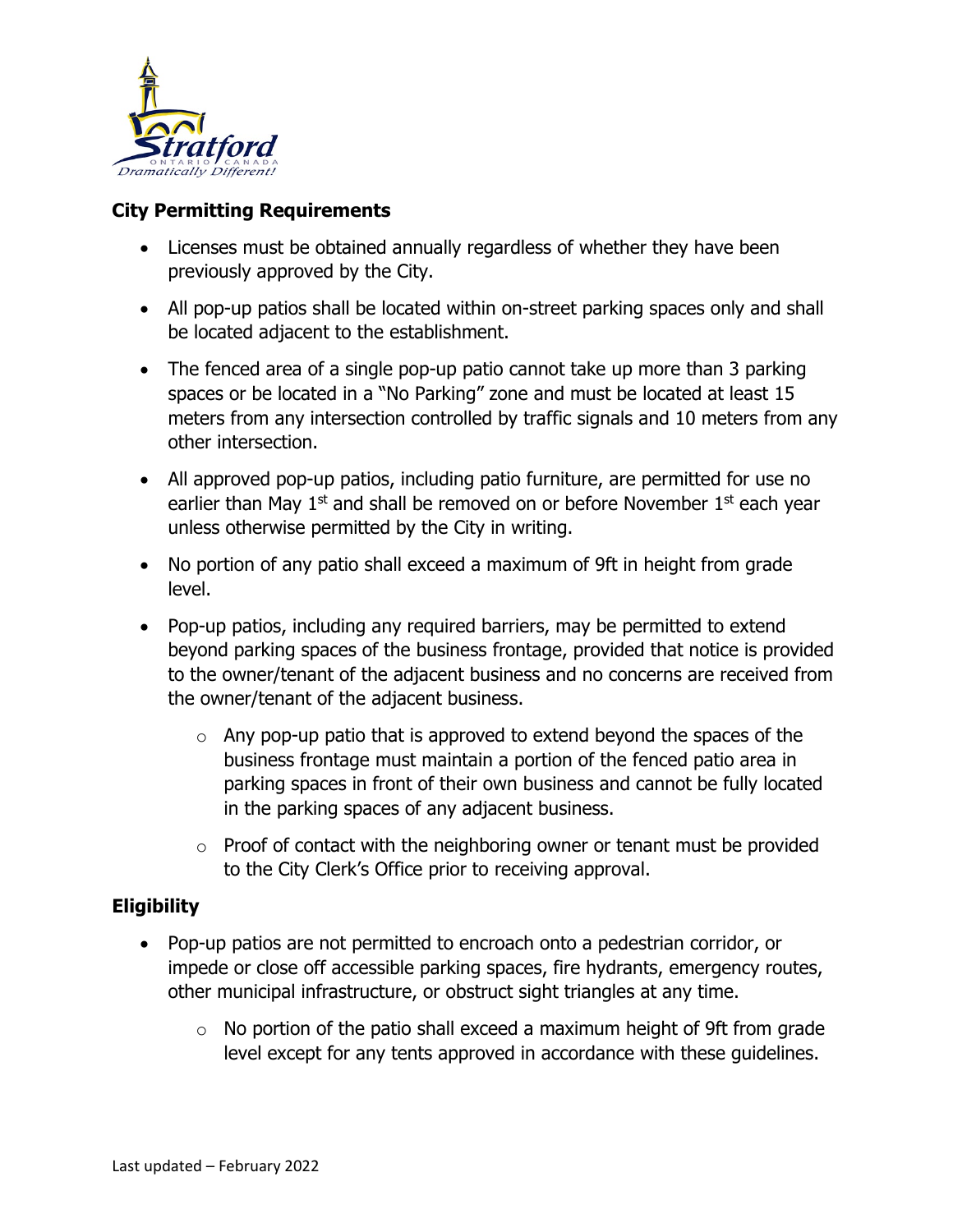

- $\circ$  A distance of 5ft shall be maintained between the edge of the pop-up patio and any nearby fire hydrant.
- Businesses already approved for a patio-boardwalk extension are not eligible to receive a pop-up patio.
- Businesses that front onto portions of Ontario Street or Erie Street, that are defined by the Ministry of Transportation of Ontario as connecting links to a provincial highway, are not eligible for a pop-up patio.
- Businesses not operating during the patio season are not eligible for a pop-up patio.
- Should a pop-up patio be installed, and then the business chooses to not operate for the remainder of the patio season, the pop-up patio shall be promptly removed.
	- o Any businesses choosing not to operate shall immediately provide written notification to the City following which the patio shall be removed at the sole cost and expense to the Business.
	- $\circ$  Failure of the Business to rectify any areas of non-compliance with these guidelines promptly following written notification of the City, the City may in its sole and absolute discretion remove the pop-up patio installation at the sole cost of the Business.

## **Application**

- Eligible businesses must submit:
	- $\circ$  a business license application for an outdoor café;
	- $\circ$  a copy of the current certificate of insurance for the business;
	- $\circ$  a copy of the current AGCO approved liquor license if alcohol is available; and,
	- o detailed design proposal as noted below;
- Design proposals for all pop-up patios must:
	- $\circ$  include detailed drawing or sketch of interior and exterior plans as identified in the general permitting requirements section of these guidelines;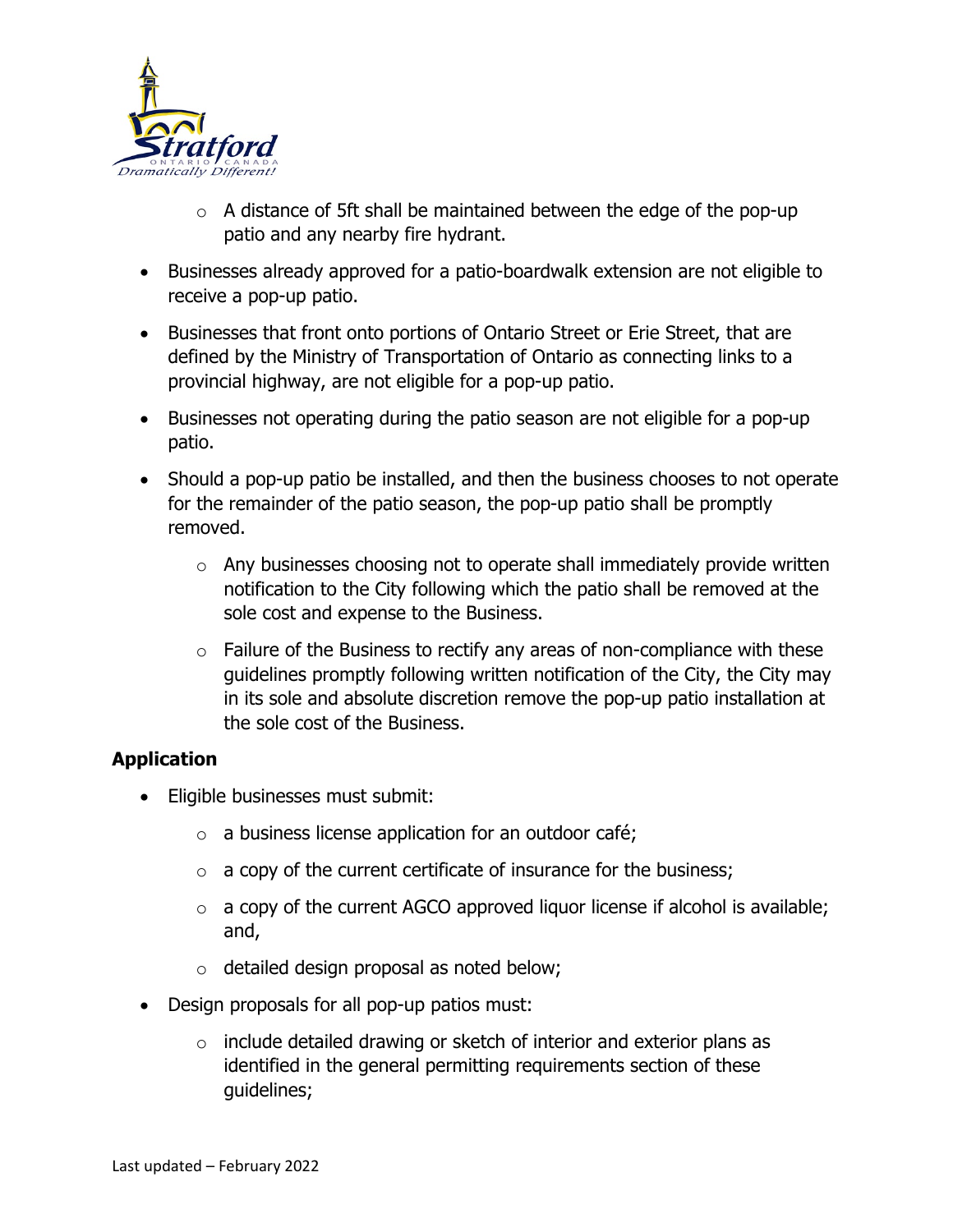

- $\circ$  indicate fencing to define the space and such fencing shall be capable of withstanding at least 200 feet of horizontal force;
- $\circ$  provide vertical elements that make the patio visible to traffic such as flexible posts, bollards or landscape planters, but which are a minimum height of 0.91m (36") and a maximum height of 1.07m (42");
- $\circ$  include reflective elements to make the patio visible at night;
- $\circ$  be buffered by a wheel stop or other approved barrier at a desired distance of 1.2m (48") from each end of the patio to ensure visibility to moving traffic and parked cars;
- $\circ$  be a minimum of 4.5m from the edge of the patio to the street centerline;
	- Notwithstanding the above, establishments located on one-way streets are only required to provide a minimum perimeter setback of 0.5m from any adjacent traffic lane, drive aisle, or active parking.
- $\circ$  must not obstruct or interfere in any way with a municipal sidewalk, accessible path of travel, or traffic lane.

#### **Liability**

- Proof of liability insurance on municipal property to indemnify and hold the City harmless is required to be provided on an annual basis to the satisfaction of the City, acting reasonably, and shall include at a minimum \$5 million insurance coverage or as may be otherwise required by the City's insurer.
- Only servers/staff of the licensed establishment shall be permitted to carry alcohol across the sidewalk (unlicensed area) to the "licensed" portion of the patio.

# **2022 AGCO Permitting Requirements**

**Registrar's 2021-2022 Policy for Temporary Patio Approvals for Liquor Sales Licensees including Boat Operators and Manufacturer's with a By-the-Glass Endorsement**

• Pursuant to section 153 of Regulation 746 made under the Liquor Licence and Control Act, 2019, filed on November 9, 2021, the Registrar of the Alcohol and Gaming Commission of Ontario has approved a temporary physical extension of the premises, for the period beginning no earlier than November 29, 2021, until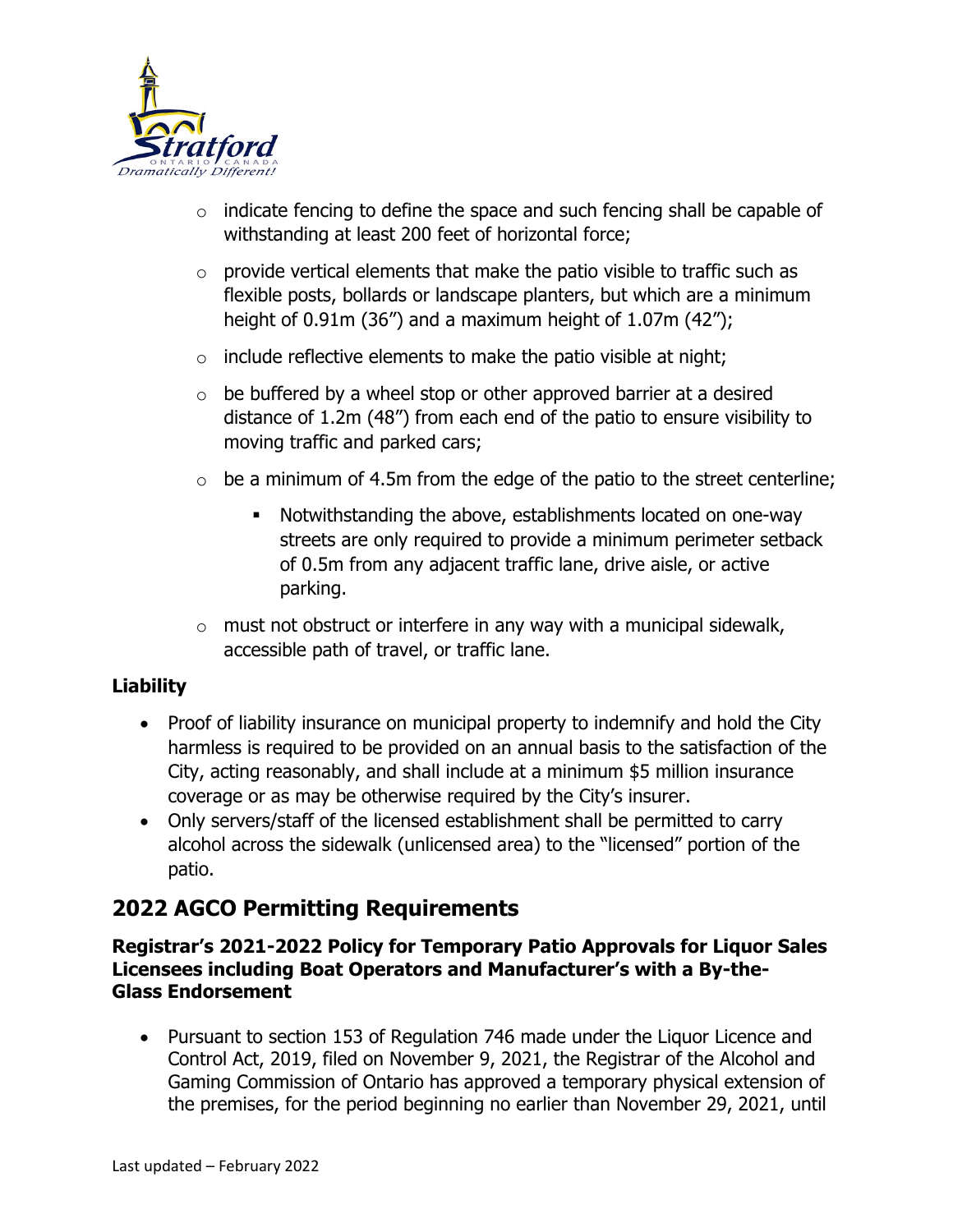

3:00 a.m. on January 1, 2023, for those liquor sales licensees including premises that are boats and manufacturers with a by-the-glass endorsement that meet the following criteria, as applicable:

- 1. The physical extension of the premises is adjacent to:
	- the premises to which the licence to sell liquor applies; or
	- a dock to which the boat is attached and may include land adjacent to the dock; or
	- the licensed premises under the By-the-Glass endorsement to a Manufacturer's Licence.
- 2. The municipality in which the premises is situated has indicated it does not object to an extension;
- 3. The licensee is able to demonstrate sufficient control over the physical extension of the premises;
- 4. There is no condition on the licence or endorsement prohibiting a patio;
- 5. The capacity of any new patio, or extended patio space where the licensee has an existing licensed patio, allows for at least 1.11 square metres per person; and
- 6. In the case of a By-the-Glass endorsement to a Manufacturer's Licence, the sale and service of the wine, beer and/or spirits manufactured by the manufacturer within the physical extension of the premises is primarily aimed at promoting the manufacturer's product and either providing an enhanced tourist experience or fulfilling an educational purpose.
- Licensees are not required to submit any documentation to the AGCO to demonstrate compliance with the above criteria. However, licensees are required to produce such documentation, if requested by the AGCO.
- Licensees that do not meet the above criteria are required to follow the usual application process for a temporary extension of premises and apply through [iAGCO.](https://www.iagco.agco.ca/prod/pub/en/Login.aspx)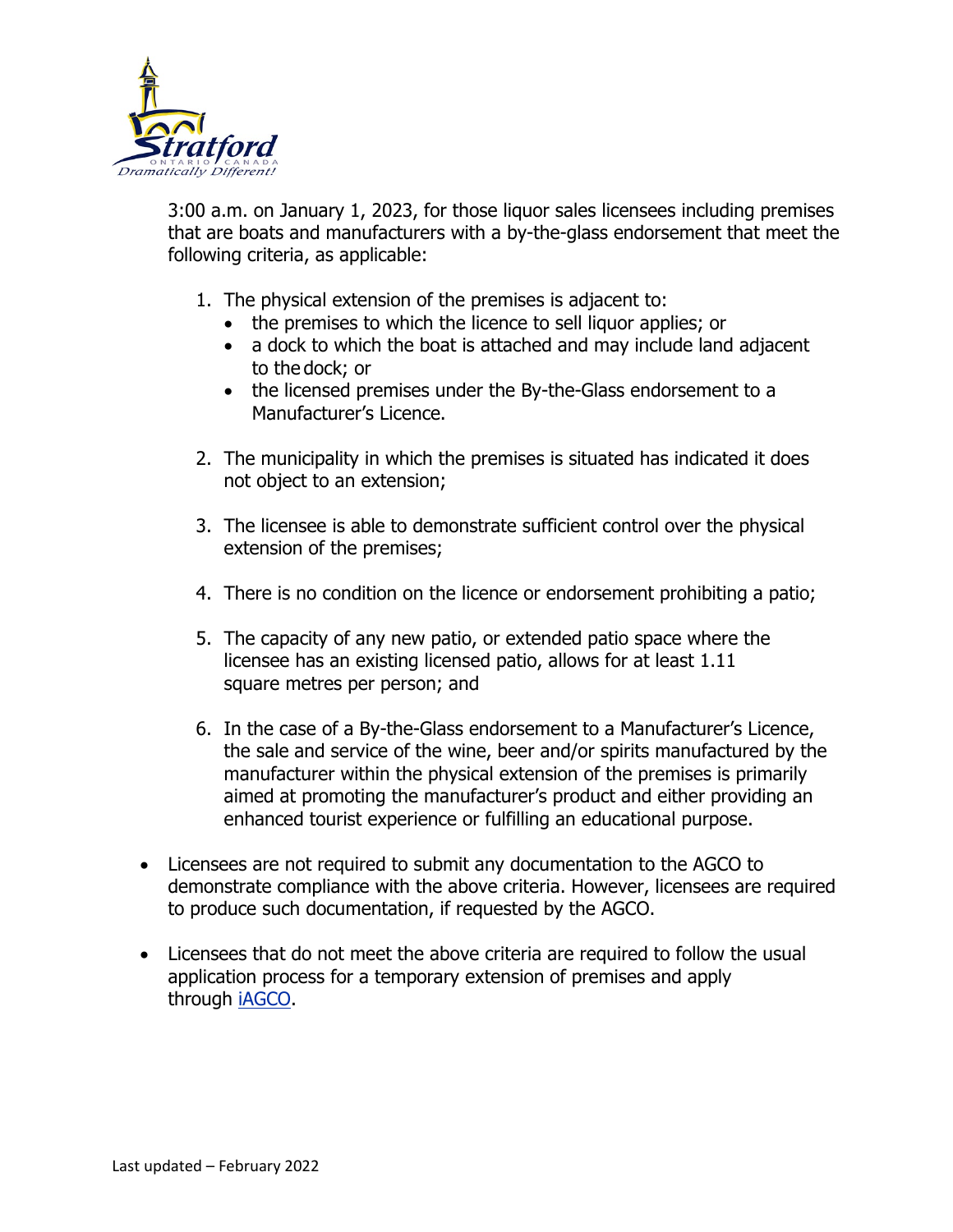

# **Patio Tents**

• All approvals for the use of patio tents are subject to any additional public health requirements as may be required in accordance with the Reopening Ontario (A Flexible Response to COVID-19) Act, 2020, O. Reg. 364/20.

#### **Design**

- All tents for a restaurant patio, regardless of size or occupant load, require a letter of certification completed by a Professional Engineer licensed in the Province of Ontario. This letter of certification must be provided when submitting your patio application.
- If a tent is to be installed mid-season, following receipt of an Outdoor Café license from the Clerk's Office, the request for installation including the letter of certification noted above must be submitted to the Clerk's Office and then reviewed by the Director of Infrastructure and Development Services prior to installation.

#### **Permitting**

- A building permit is required for a tent on a restaurant patio if:
	- $\circ$  greater than 60m<sup>2</sup>;
	- $\circ$  attached to a building; or,
	- o When they constructed less than 3m from other structures or property lines.
- When required, a building permit must be obtained prior to tent installation.
- Building permit applications must be submitted to the City's Building Division for review and approval.

## **Letter from P.Eng. – Pop-up Patios**

- Tents less than  $60m^2$  installed entirely on City owned property will be permitted in conjunction with a Pop-up Patio application provided a P.Eng. certifies in writing that the tent has been designed and installed safely and securely. This review shall be sealed by the P.Eng. and shall be to the satisfaction of the Director of Infrastructure and Development Services.
- If a tent is to be installed mid-season, following receipt of an Outdoor Café license from the Clerk's Office, the request for installation including the letter